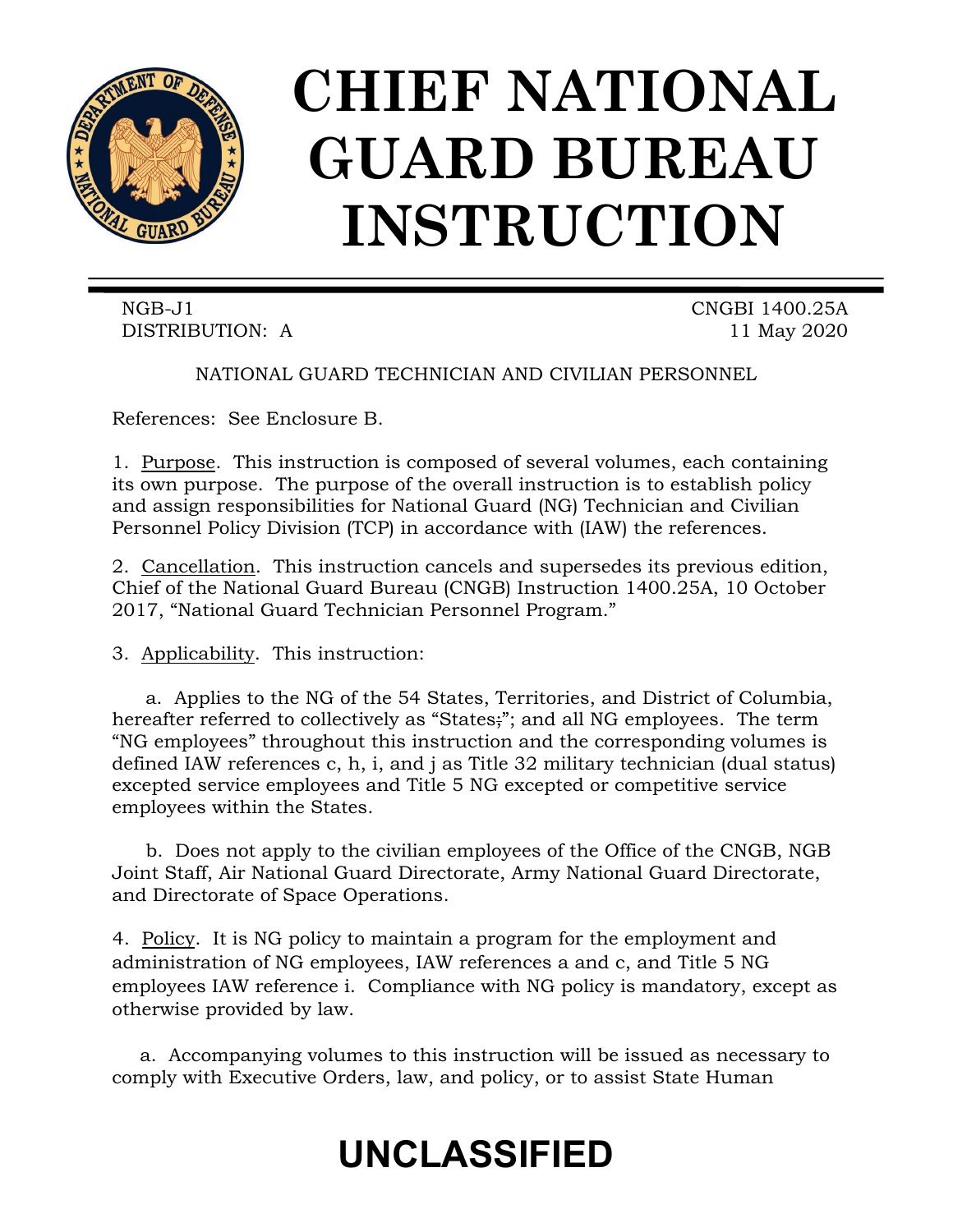Resource Officers (HROs), managers, supervisors, employees, and their representatives in addressing NG employee personnel management issues.

b. When The Adjutants General (TAGs) and HROs are considering personnel management issues affecting military technicians (dual-status) the first consideration to be taken in regard to that action should be the employee status. Military procedures are not applicable to civilian personnel actions and vice versa. Both the status of the employee and the action taken must be considered in determining the procedures to be used in the applicable military or civilian employment policy and or regulation. Furthermore, nothing in this instruction limits the agency from taking action regarding both the military and civilian aspects of employment where appropriate.

c. The NGB Joint Staff Manpower and Personnel Directorate (NGB-J1), Technician and Civilian Personnel Division (NGB-J1-TCP), as the office of primary responsibility, with advice from the NGB Chief Counsel (NGB-JA), will determine the applicability of a law or regulation to NG employees.

d. The accompanying volumes to this instruction outline the specific policy and procedures for the additional programs within the NG Personnel Program to include information regarding the functional areas of Benefits, Employment and Pay; Labor and Employee Relations; Human Resources Development; Human Resources Information Systems; and Program Management Evaluation.

5. Definitions. See Glossary.

6. Responsibilities. See Enclosure A.

7. Summary of Changes. This instruction amends its previous edition.

8. Releasability. This instruction is approved for public release; distribution is unlimited. It is available at <https://www.ngbpmc.ng.mil/>.

9. Effective Date. This instruction is effective upon publication and must be revised, reissued, cancelled, or certified as current every five years.

DAWNE L. DESKINS Major General, USAF Director, Manpower and Personnel National Guard Bureau

Enclosures: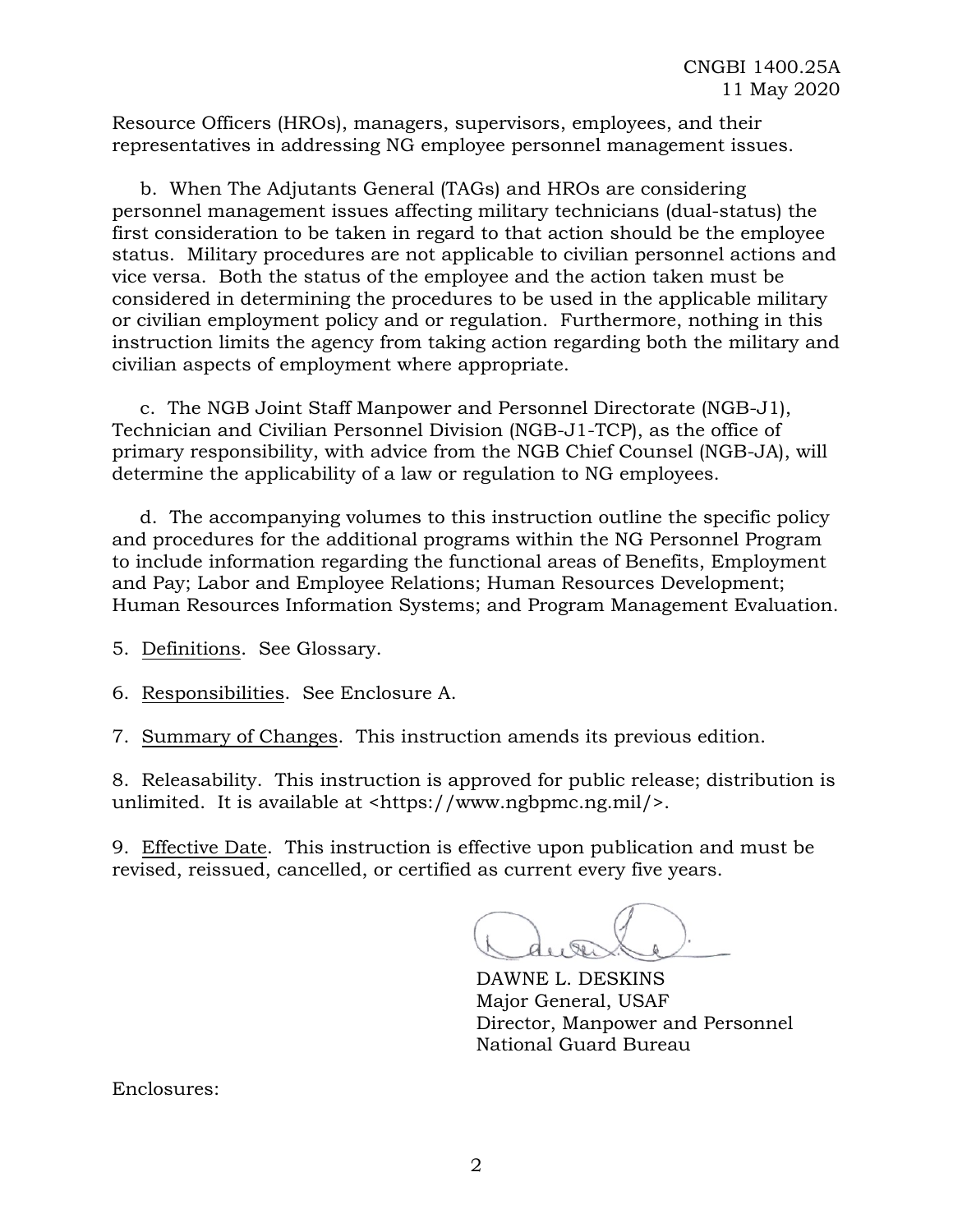A -- Responsibilities B -- References GL -- Glossary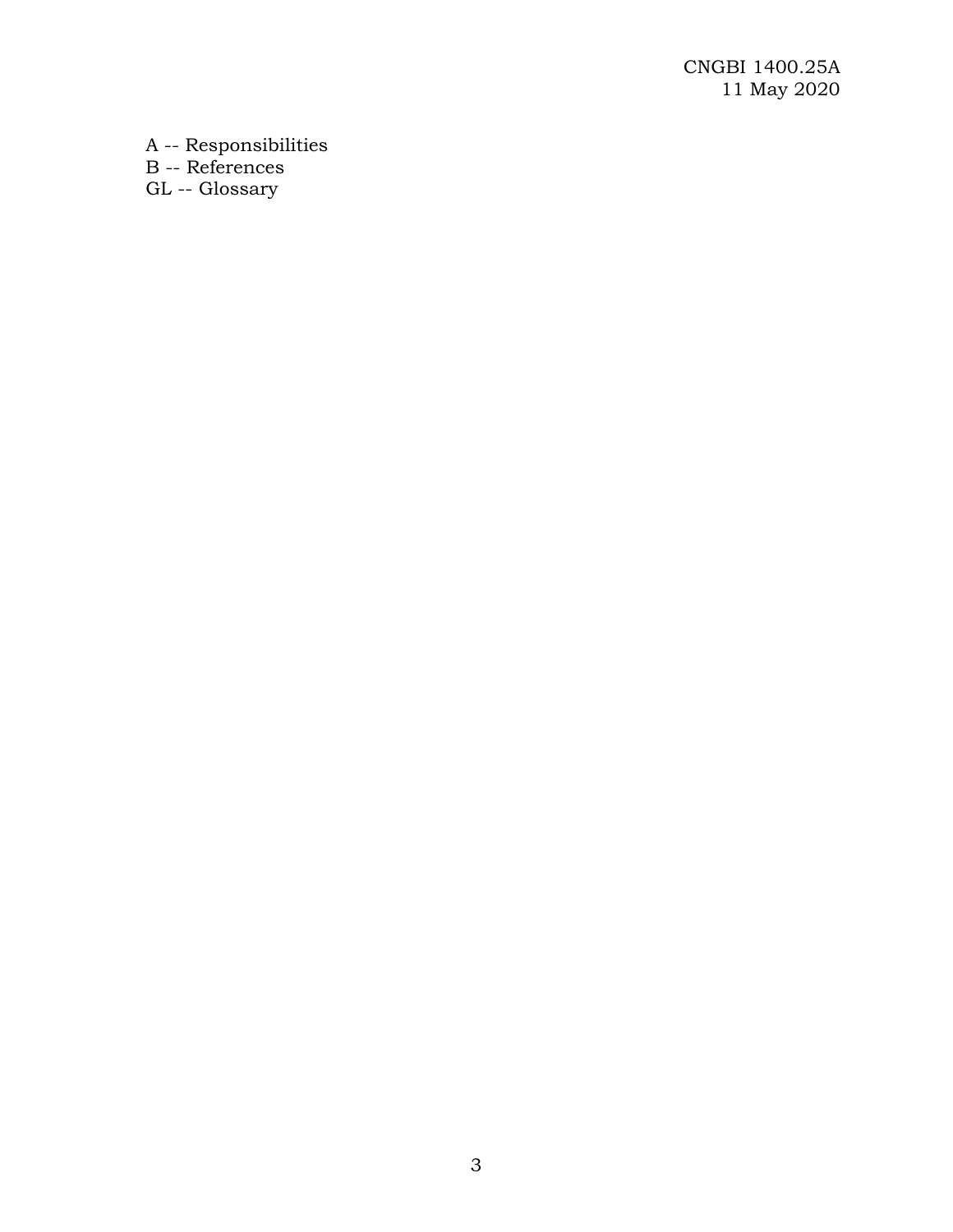#### ENCLOSURE A

## RESPONSIBILITIES

## 1. Chief of the National Guard Bureau (CNGB). The CNGB will:

 a. Maintain oversight of the employment and use of National Guard (NG) employees to ensure The Adjutant Generals (TAGs) establish policy and procedures consistent with this instruction.

 b. Ensure the NG Personnel Program is executed in a nondiscriminatory manner in accordance with (IAW) reference ed.

2. Director of the National Guard Bureau Joint Staff Manpower and Personnel Directorate (NGB-J1). The Director of NGB-J1 will:

a. Serve as the primary advisor to the CNGB on all NG technician and civilian policy and personnel issues.

b. Maintain oversight of the employment and use of NG employees to ensure TAGs establish policy and procedures consistent with this instruction.

c. Execute the NG Personnel Program in a nondiscriminatory manner IAW reference d.

d. Develop and issue the full spectrum of policies and programs for the employment and use of NG employees IAW references b, c, and i.

e. Approve agreements for the use of NG technicians as TAGs IAW reference fe, as appropriate.

3. Chief of Technician and Civilian Personnel Policy Division (NGB-J1-TCP). The Chief of NGB-J1-TCP will:

a. Advise the Director of NGB-J1, as well as commanders, administrative officers, and other staff, on all matters pertaining to NG employees.

b. Oversee the development, staffing, and execution of NG technician and civilian personnel.

c. Ensure staff coordination.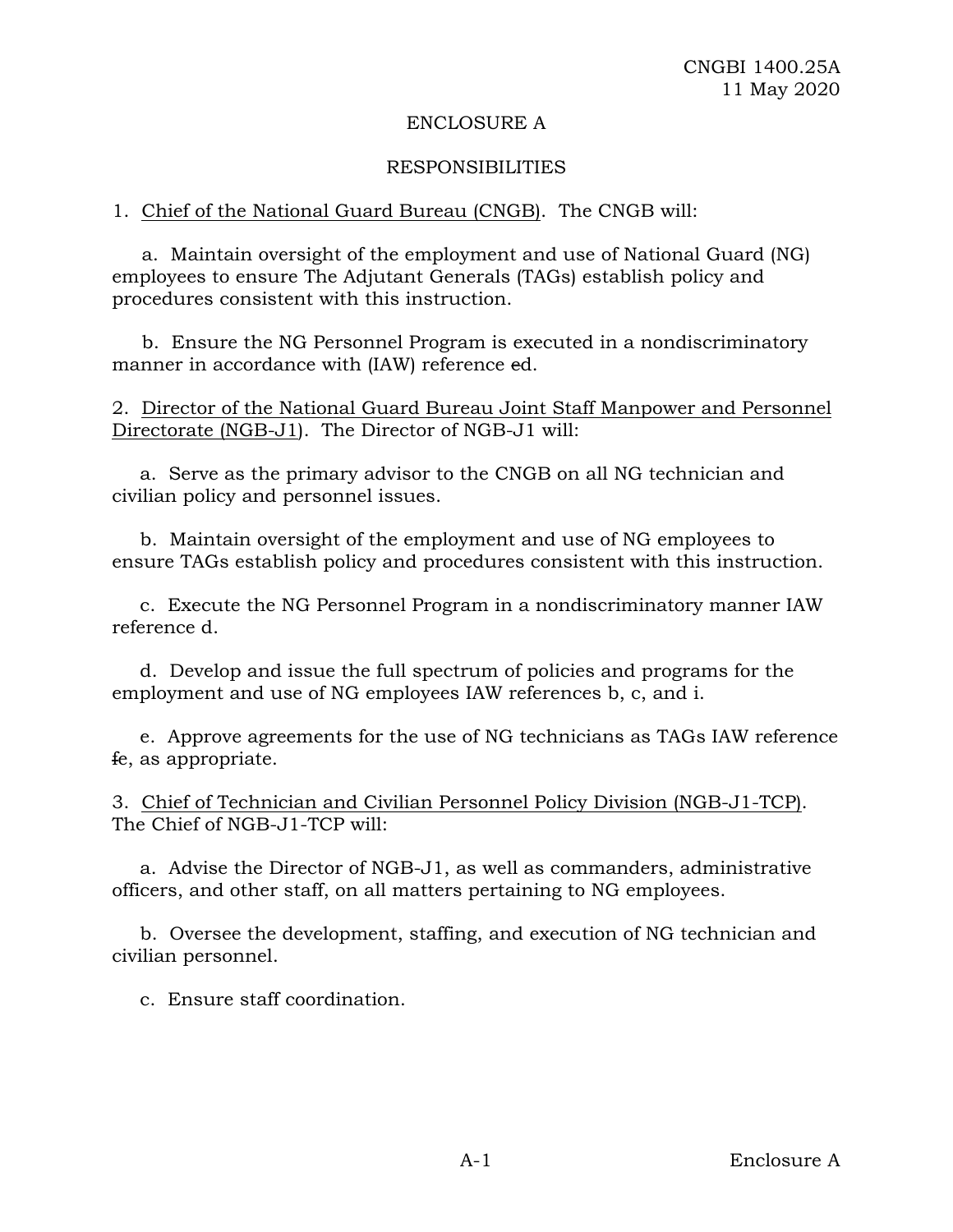4. Chief of NGB Equal Opportunity (NGB-EO). The Chief of NGB-EO will promulgate discrimination policy and complaint resolution procedures for NG employees with advice from NGB Chief Counsel (NGB-JA) IAW reference g.

5. TAGs. All personnel actions pertaining to a person appointed, employed, and administered by TAGs IAW reference d, i, and j will be accomplished by TAG of the jurisdiction concerned. In order to ensure effective and efficient administration of Federal resources, TAGs will execute all designated authorities to appoint, employ, and administer NG employees. TAGs may not selectively choose which designated authorities to execute.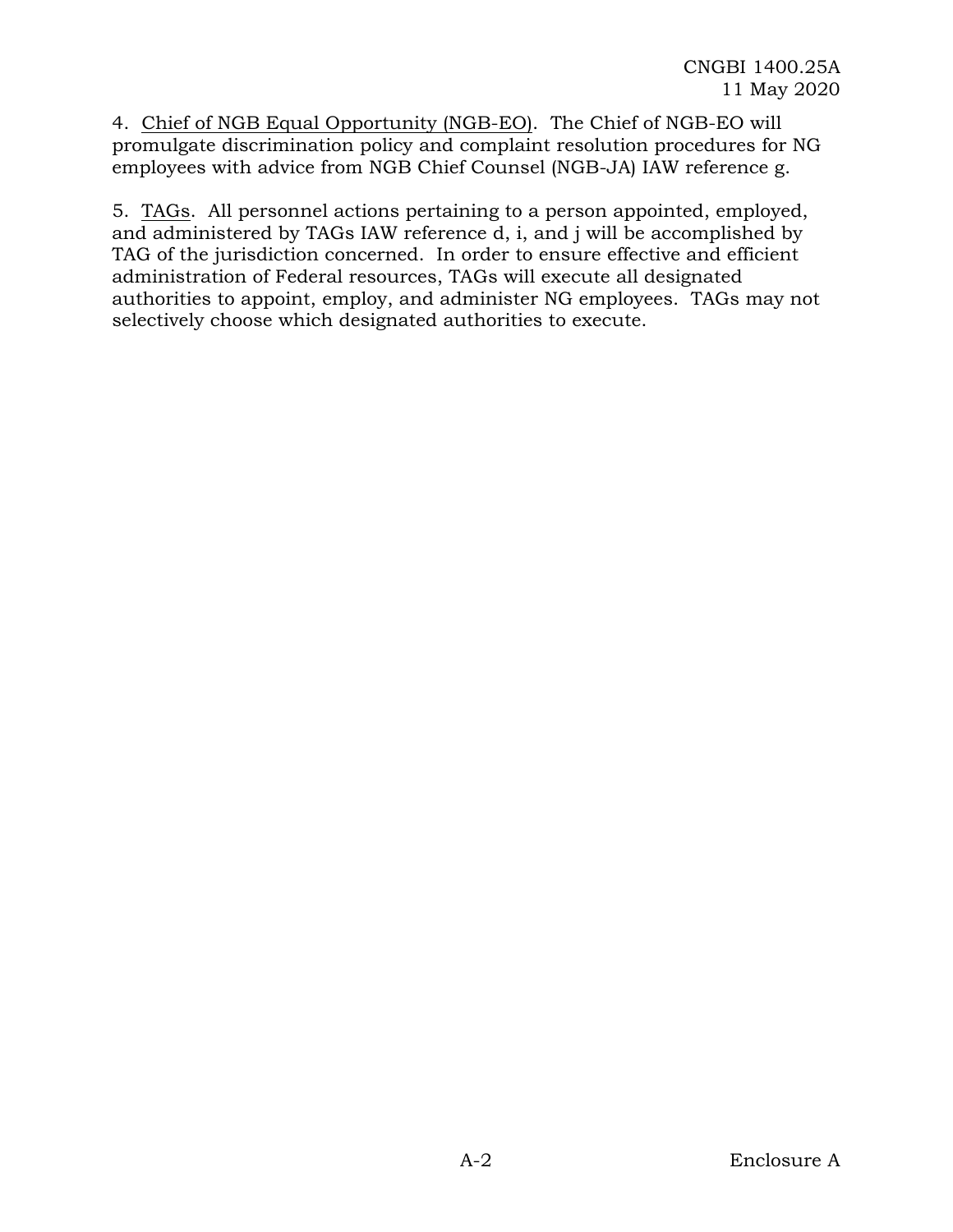#### ENCLOSURE B

#### REFERENCES

a. Title 10 United States Code (U.S.C.), Section 10503, "Functions of National Guard Bureau: Charter"

b. Department of Defense (DoD) Directive 5105.77, 30 October 2015, "National Guard Bureau (NGB)," Incorporating Change 1, 10 October 2017

c. Title 32 U.S.C. § 709, "Technicians: Employment, Use, Status"

d. Title 42 U.S.C. § 2000d, "Prohibition Against Exclusion from Participation in, Denial of Benefits of, and Discrimination under Federally Assisted Programs on Ground of Race, Color, or National Origin"

e. Title [5 U.S.C.](https://www.lexis.com/research/buttonTFLink?_m=4e79c3c208269f5964c0f3a0a884891b&_xfercite=%3ccite%20cc%3d%22USA%22%3e%3c%21%5bCDATA%5b5%20USCS%20%a7%203373%5d%5d%3e%3c%2fcite%3e&_butType=4&_butStat=0&_butNum=2&_butInline=1&_butinfo=5%20USC%203371&_fmtstr=FULL&docnum=1&_startdoc=1&wchp=dGLbVzt-zSkAb&_md5=7e498ba7b4196807498923edb0a7f254) §§ 3371-3375, "Intergovernmental Personnel Act"

f. Title 10 U.S.C. § 976, "Membership in Military Unions, Organizing of Military Unions, and Recognition of Military Unions Prohibited"

g. DoD Instruction 1400.25, 01 December 1996, "DoD Civilian Personnel Management System,"

h. Title 10 U.S.C. § 10508, "National Guard Bureau: General Provisions"

i. Chief of the National Guard Bureau Memorandum, 16 February 2017, "Designation of The Adjutants General to Appoint, Employ, and Administer National Guard Employees"

j. Public Law 114-328, 23 December 2016, "National Defense Authorization Act for Fiscal Year 2017"